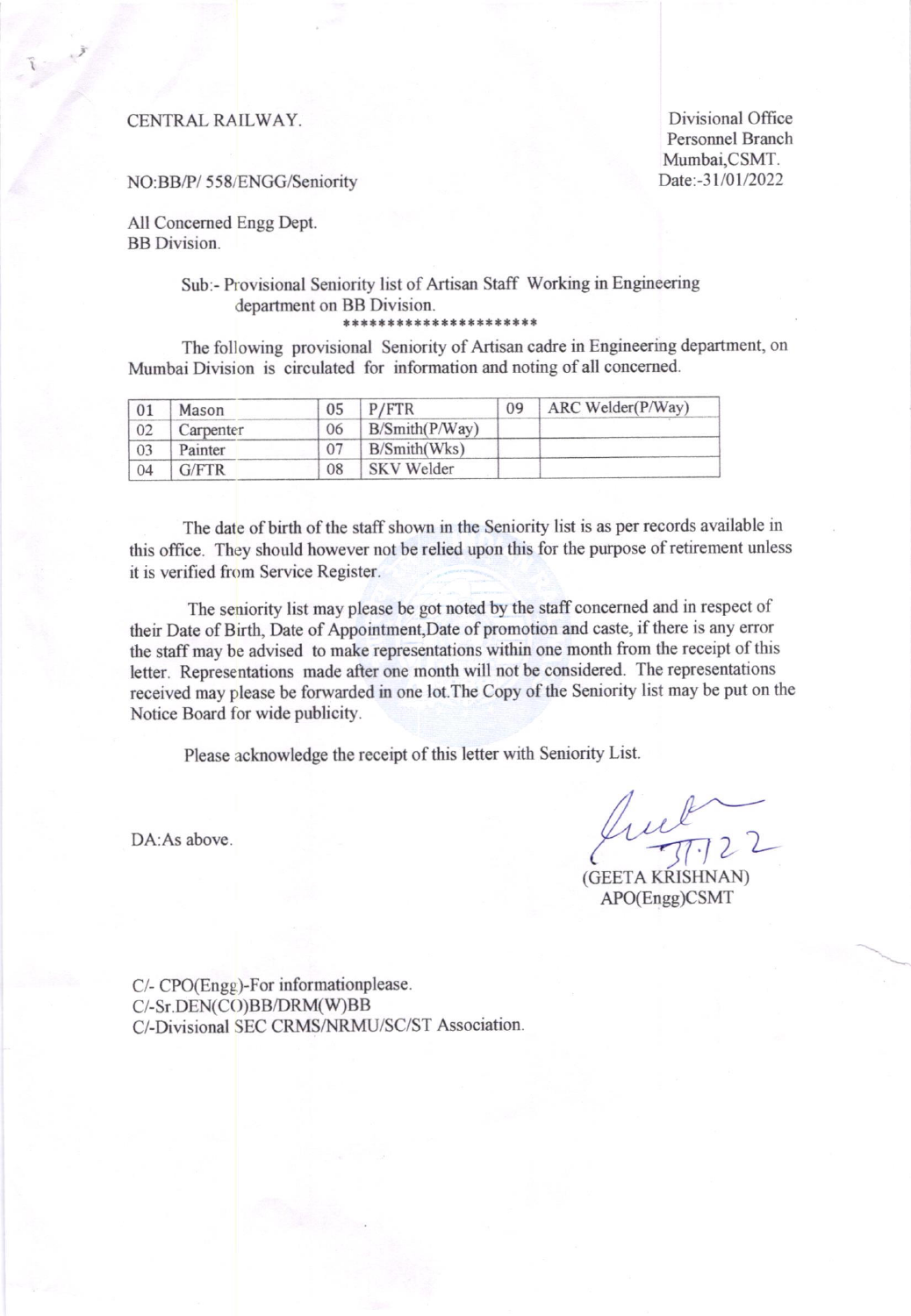| Sr. No. | Name of the<br><b>Employee</b> | Caste     | <b>Station</b> | Design.                      | Date of Birth | Date of<br>Appt. | Date of<br>promo. | <b>Remarks</b> |
|---------|--------------------------------|-----------|----------------|------------------------------|---------------|------------------|-------------------|----------------|
|         | Bhagwanta Laxman               | <b>ST</b> |                | <b>IOW KYN   MCM Mason  </b> | 01.06.1963    | 27-09-1991       | 20-03-2012        |                |
|         | Jagdish T Pol                  | <b>SC</b> |                | <b>IOW TNA   MCM Mason  </b> | 30-05-1967    | 28-07-1998       | 31-12-2015        | <b>MD 2017</b> |
| 3.      | <b>Bhaudas Dewoo</b>           |           |                | <b>IOW IGP   MCM Mason /</b> | 01.04.1963    | 17-10-1983       | 31-05-2017        |                |
|         | Govind Vithoba                 |           |                | <b>IOW IGP   MCM Mason  </b> | 01.07.1965    | 18-11-1983       | 31-05-2017        |                |
| 5       | Vishnu Jangbahadur             |           |                | <b>IOW PNVL V MCM Mason</b>  | 15.03.1962    | 25-12-1983       | 31-05-2017        |                |
| 6       | Mangesh Arjun Parab            |           |                | <b>IOW CLA   MCM Mason  </b> | 19.11.1963    | 19-01-1995       | 25-11-2019        |                |

# Seniority list of MCM Mason Level -6 GP 4200 in Engineering department of Mumbai Division.